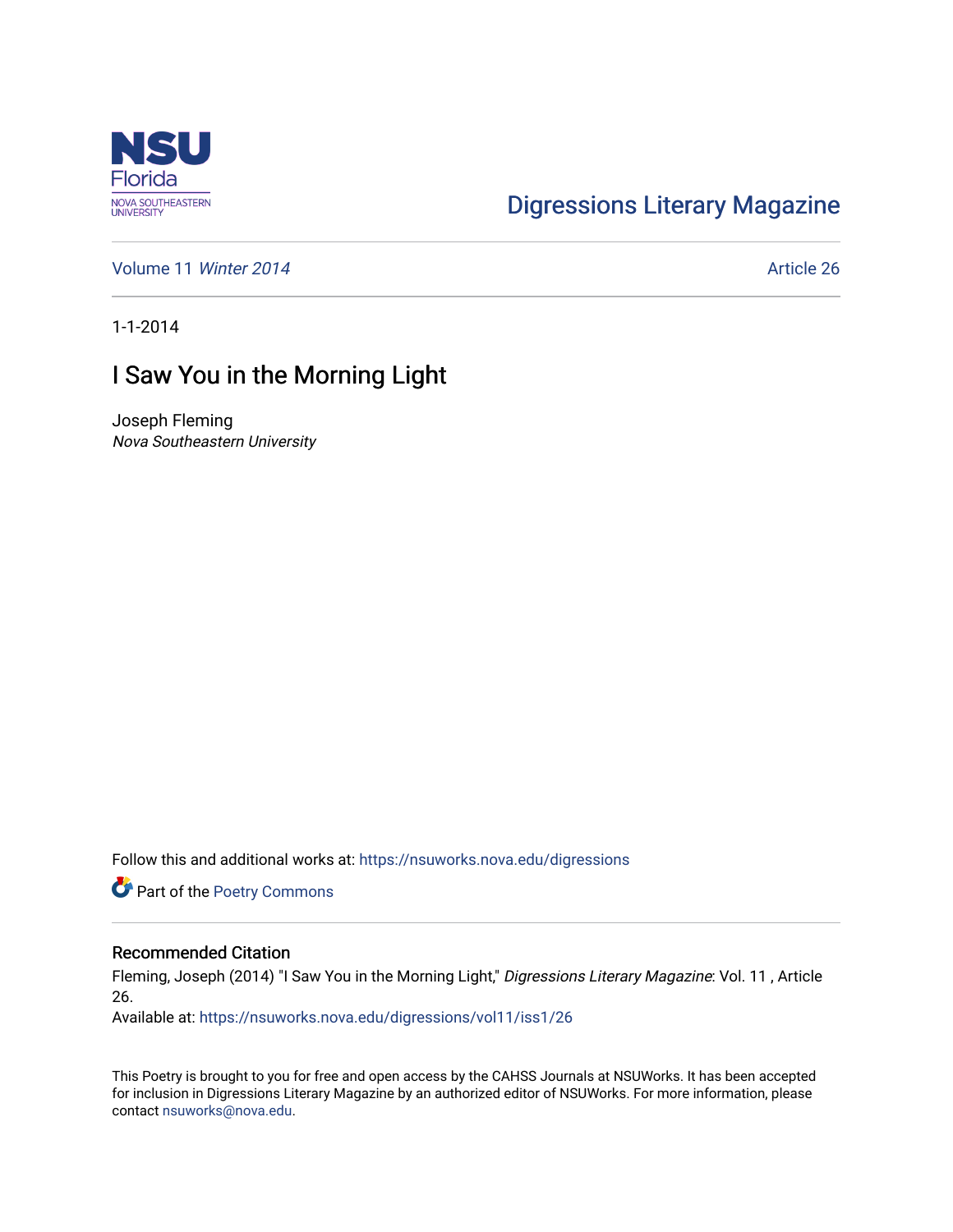### I Saw You in the Morning Light

### Author Bio

A personal review of my work: unnecessarily complicated and incredibly eclectic; antiquated, pompous, and most of all, morose. Read at your own discretion.